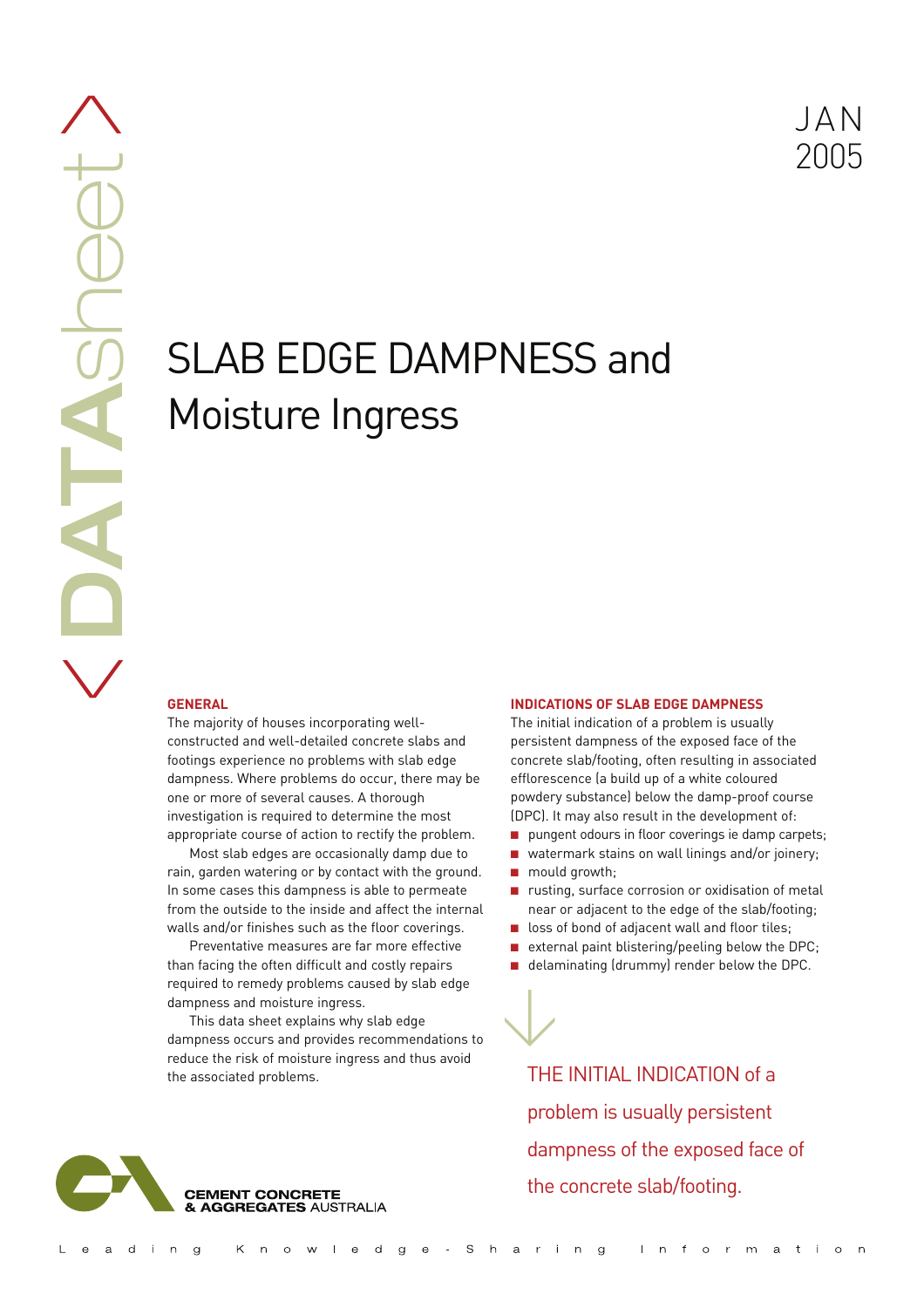

(a) NOT RECOMMENDED – SLAB EDGE IN DIRECT CONTACT WITH SOIL



(b) RECOMMENDED – EXTEND VAPOUR BARRIER TO GROUND LEVEL

**Figure 1:** Slab edge dampness caused by contact with the wet soil

#### **WHY SLAB EDGE DAMPNESS OCCURS**

Moisture is absorbed into concrete by capillary suction through the minute pores or air voids within the concrete. Generally, for concrete exposed to intermittent wetting, only the surface layer is affected. Prolonged exposure to a source of moisture, combined with poor quality concrete is the usual cause of slab edge dampness and moisture ingress.

Problems may not become evident for some time after construction (often when the house is occupied) possibly due to factors such as abnormally dry weather conditions during building. Also, problems may be caused by post-construction landscaping or stormwater alterations that inadvertently change the site drainage conditions. These may include installation of garden beds or paving above the level of the damp-proof course, flashing or bottom of the cavity within the external wall.

Four major factors give rise to the conditions that promote slab edge dampness and moisture ingress. Acting either in isolation or, more typically, in combination, viz:

- The concrete slab/footing is in direct contact with the soil, providing a possible source of moisture.
- The concrete slab/footing has been poorly constructed resulting in increased permeability, which allows water to penetrate more easily.
- Poor site drainage or stormwater discharge allowing water to pond against the slab/footing, or keeping the soil adjacent to the slab/footing wet.
- Inadequate detailing and/or installation of moisture barrier systems around the slab edge and external walls.

**Figures 1 to 6** show the most common sources of moisture leading to slab edge dampness and moisture ingress. The figures also demonstrate good detailing practices that assist in preventing moisture ingress.

#### **MOISTURE INGRESS**

The Building Code of Australia (BCA) requires that houses 'be constructed to provide resistance to moisture from the outside and moisture rising from the ground'. While requirements for stormwater and subsoil drainage are given, other factors may also impact on the ability of a type of construction to satisfy this performance requirement. For example with single-leaf walling systems, moisture may not need to travel as far to affect the walling materials or internal finishes.



(a) NOT RECOMMENDED – INADEQUATE DRAINAGE



(b) RECOMMENDED – FREE-DRAINING CAVITY AND SURROUNDS

**Figure 2:** Slab edge dampness caused by water ponding against footing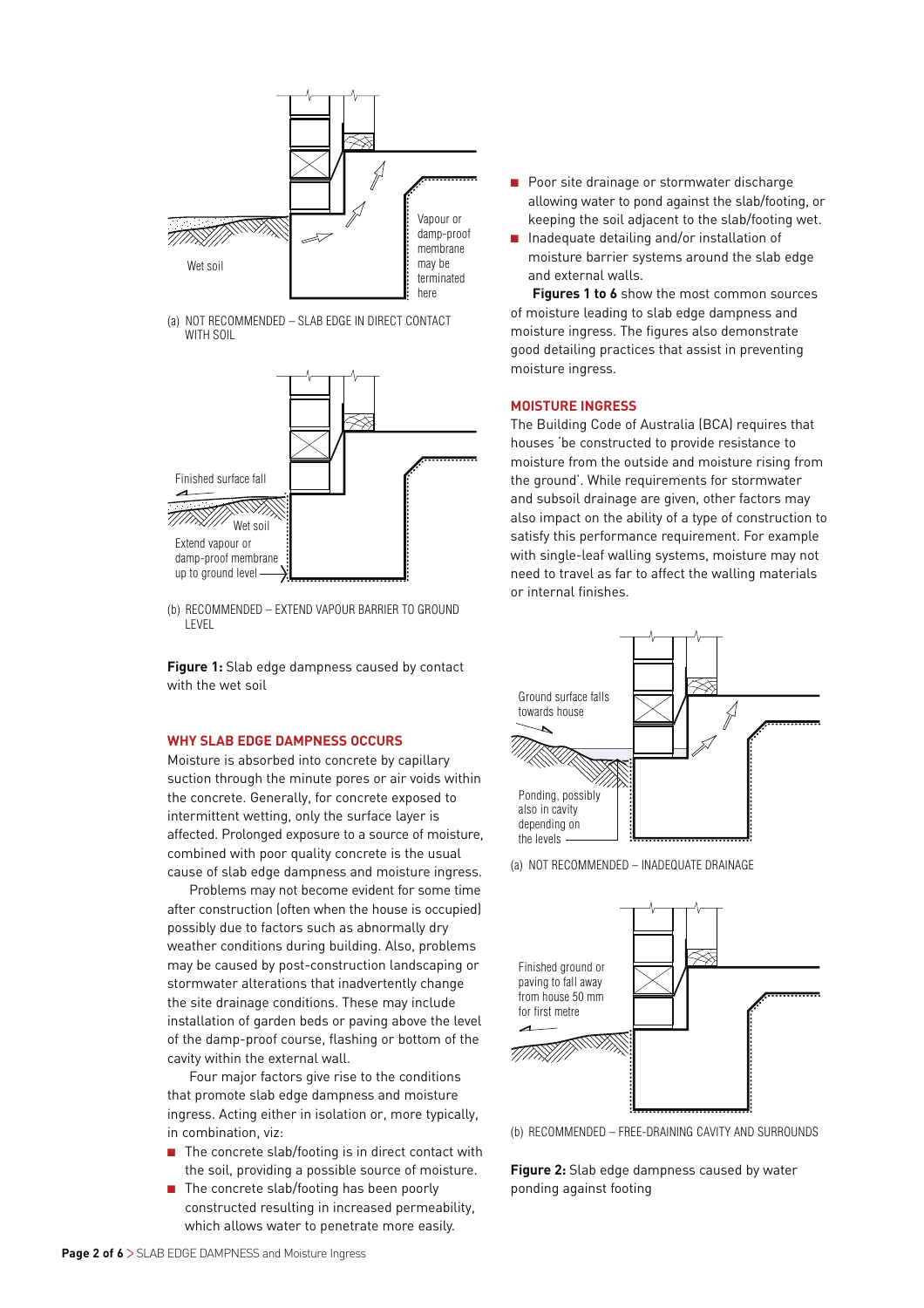

(a) MINIMUM REQUIREMENT – FOR SLAB EDGE EXPOSURE



(b) RECOMMENDED – FOR SLAB-EDGE EXPOSURE



(c) RECOMMENDED – FOR NO SLAB-EDGE EXPOSURE

#### **Figure 3:** Slab edge rebate details

The following conditions could lead to moisture ingress and should be avoided to ensure that the BCA requirements are satisfied.

**Moisture ingress from below the DPC/flashing** and migrating through the concrete, can be attributed to one or more of the following:

- Overall poor site drainage, especially areas adjacent to walls and with insufficient fall away from the building **Figure 2 (a)**.
- Soils such as clays which retain moisture and/or draw moisture up from below **Figure 1 (a)**.
- Leaking downpipes or plumbing services. Note that in highly and extremely reactive clay sites, stormwater drains should be provided with flexible connections to avoid breakage (from ground movement) and leakage adjacent to walls.
- Changes to surface water flow due to landscaping and gardening or as a result of construction on a neighbouring property **Figure 5 (b)**.
- Over-watering adjacent to the slab/footing.
- Plant roots blocking stormwater outlets.

**Moisture ingress above the DPC/flashing** which is not fully discharged from the cavity for one or more of the following reasons:

Note that the BCA requires the DPC or flashing serving as a DPC to be located a minimum distance above the adjacent ground or paving level

- Overly porous masonry construction exposed to high rainfall (exacerbated by inadequate or no eaves overhang) allowing moisture penetration that exceeds the capacity of the discharge system, ie flashing and weep holes.
- Lack of effective flashing in the cavity to direct moisture to weep holes for discharge **Figure 4 (a)**.
- Inappropriate, damaged or inadequately installed DPC.
- Inadequate drainage and ventilation of the cavity through blocked or non-existent weep holes **Figure 4 (c)**.
- Excess mortar from masonry construction, which has not been cleaned out of the cavity or from above the flashing **Figure 4 (c)**.
- Poorly installed brick ties which direct moisture inward.
- Poorly installed roofing and flashings permitting moisture entry that exceeds the capacity of the discharge system.
- Leaking downpipes or plumbing services.

**Construction Issues** Adequate planning and good construction practices should prevent slab edge dampness and moisture ingress in the majority of cases. The following measures are recommended:

- Ensure that the finished slab level complies with the relevant building regulations.
- Ensure adequate drainage of water at the base of the cut, in cut-and-fill situations.
- Ensure no excess water is added to the concrete at the time of placing. Excess water produces a more permeable and less-durable concrete.
- Ensure adequate compaction of the concrete. This reduces the amount of air voids within the concrete and hence the permeability.
- Ensure adequate curing of the concrete. This will decrease the permeability near the surface and also the risk of cracking, reducing direct access for moisture.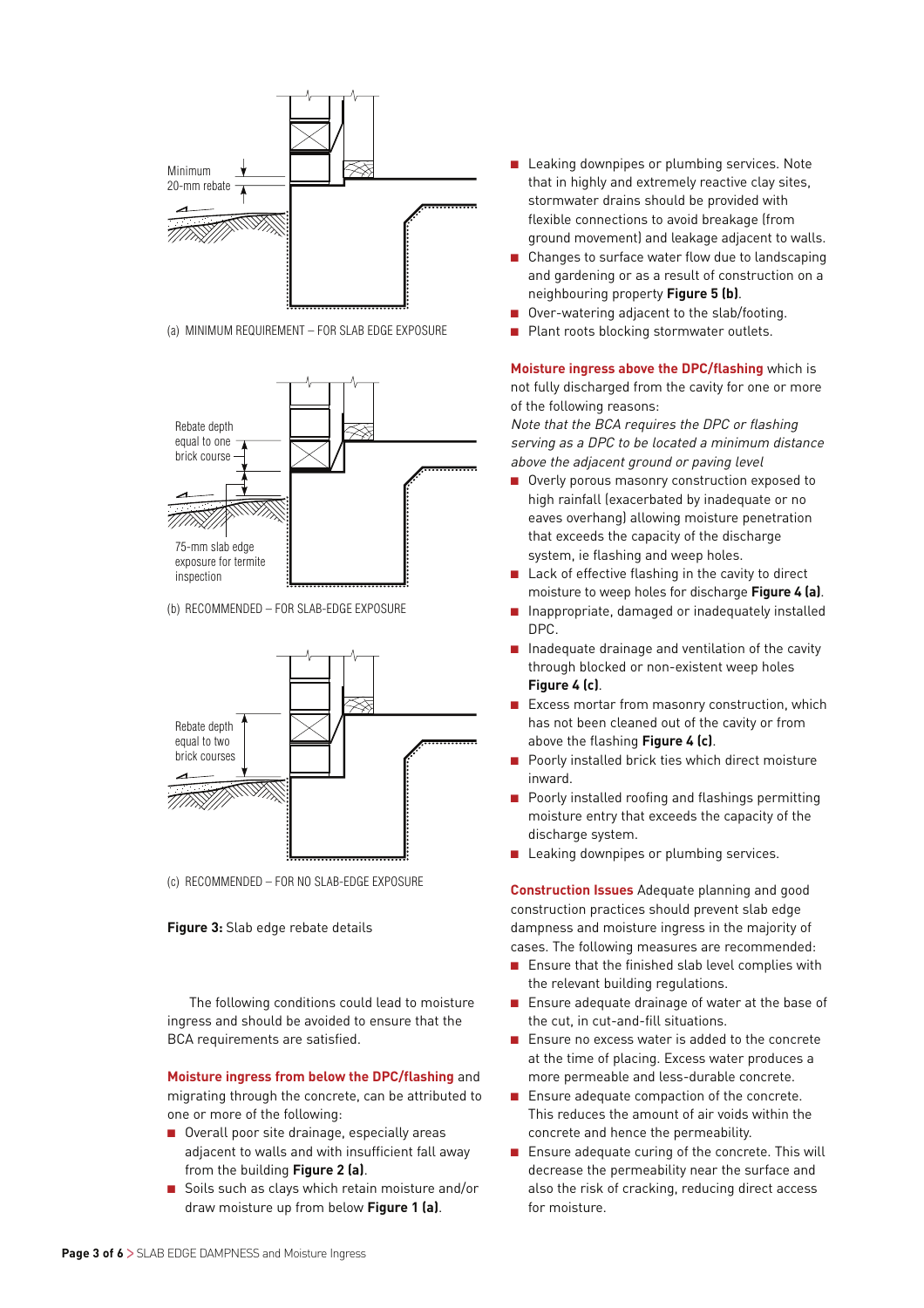

Water can pond in cavity

Water can pond in cavity

Mortar in cavity to finished level

Two-course effective rebate depth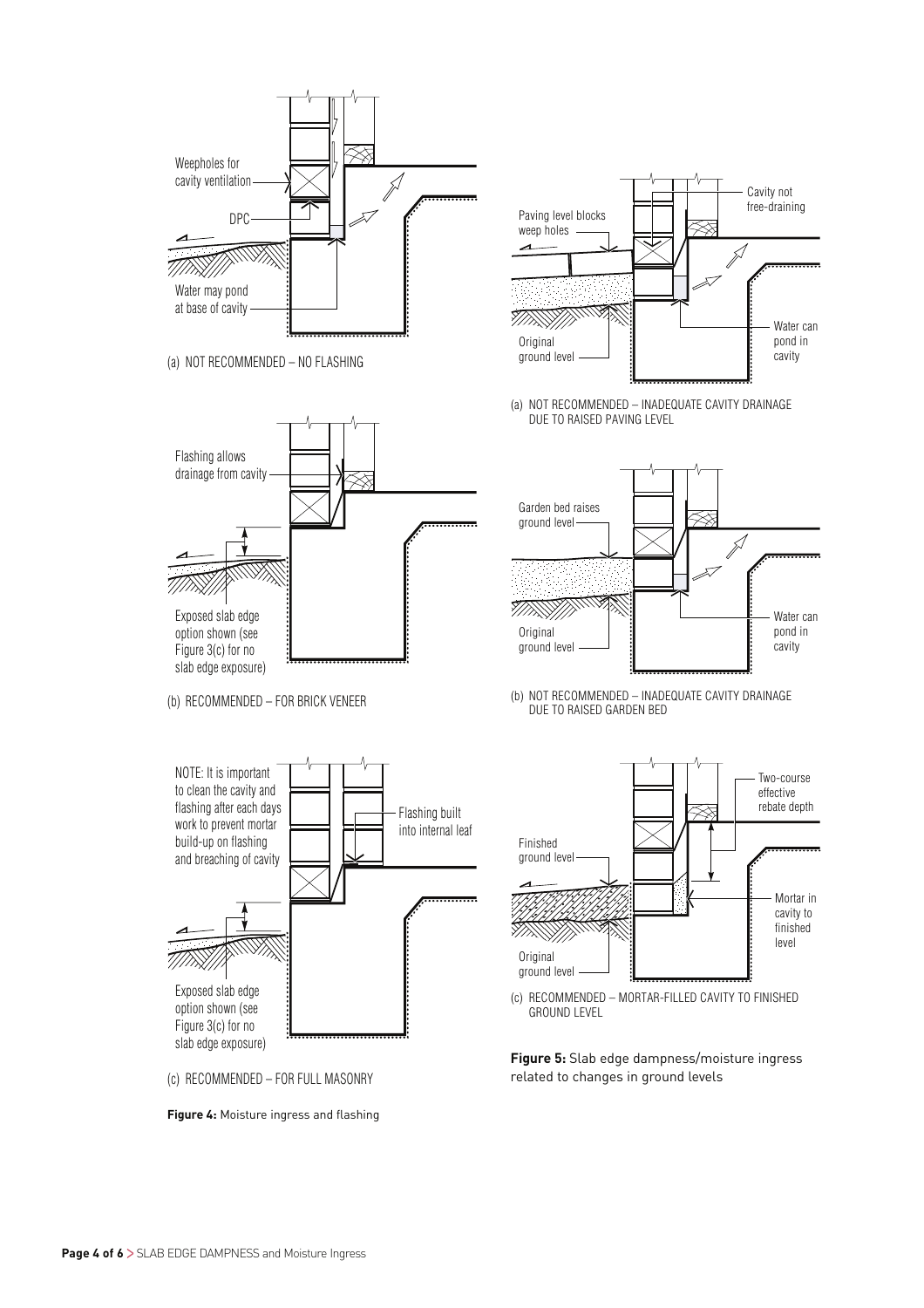

(a) RECOMMENDED – FOR CLAD FRAME



(b) RECOMMENDED – FOR CONCRETE PANEL WALLS ON STIFFENED RAFT FOOTING



(c) RECOMMENDED – FOR CONCRETE PANEL WALLS ON STRIP FOOTING

**Figure 6:** Details for single-leaf (concrete panel) walling to minimise moisture ingress

- Ensure the face of the slab/footing is smooth and unable to retain water.
- Ensure a granular, well-draining fill is used under the slab to prevent the rise of moisture.
- Ensure any voids left from the removal of formwork pegs are adequately filled to avoid pockets which can retain water.
- Ensure sub-surface drains are free draining and able to be inspected and maintained
- Ensure plumbing trenches slope away from the house so as not to direct moisture towards the footings. For the same reason, they should also be backfilled with non-granular material.
- Ensure vapour or damp-proof membrane is correctly installed and lapped, and protected during construction to avoid damage.
- Ensure that the ground behind steps in slabs is properly drained and a damp-proof membrane is provided.

**Post-Construction Issues** The provision of paths, driveways, patios, turf and other landscaping features like garden beds after the house is occupied should be undertaken in such a way as not to cause moisture ingress. With all these items it is essential to direct surface stormwater and subsoil water away from the slab/footing to ensure no water build up occurs around the house. The following measures are recommended to avoid moisture build up against the footing:

- Provide adequate falls to all surfaces surrounding the house (including paths, driveways, other paved areas, turf, etc) to direct water runoff away from the slab/footing. Both the BCA and the Australian Standard for residential slabs and footings, AS 2870, require a minimum fall of 50 mm over the first metre width adjacent to the house. **Figure 2 (b)**.
- Do not raise the adjacent ground level above the DPC and/or flashing level **Figure 5 (a) and (b)**.
- If the ground level is above the edge of the slab/footing, always mortar fill the cavity up to ground level so that moisture in the cavity can drain freely **Figure 5 (c)**.

#### **RECOMMENDATIONS**

All aspects of planning, site excavation, construction and post-construction landscaping must be considered to minimise the risk of slab edge dampness and moisture ingress. The following measures are recommended:

■ Cut the site with adequate falls away from the building and to the drainage system to avoid water ponding adjacent to the house, or the soil becoming waterlogged.